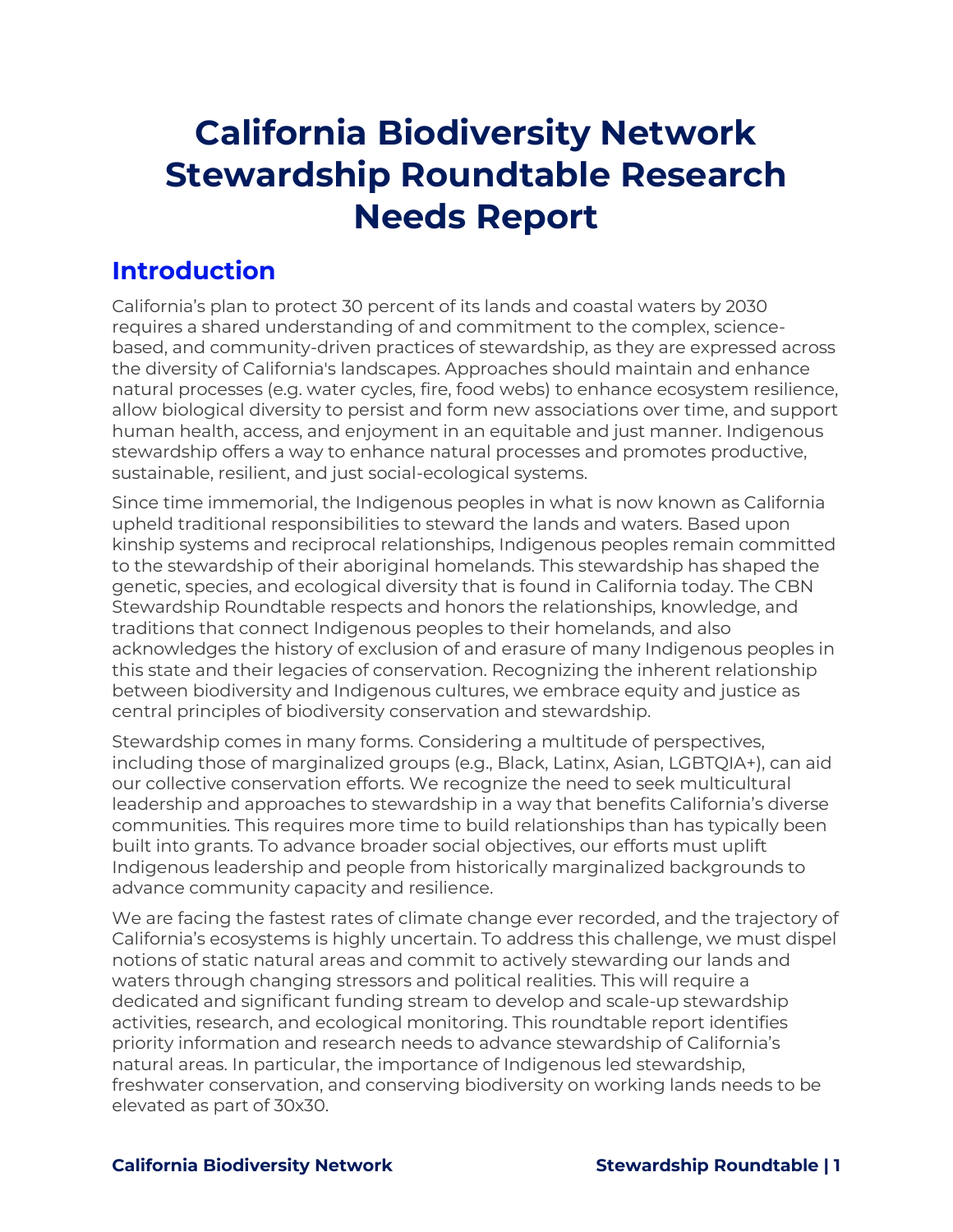While California's seasonal pattern of rainfall during the winter and dry summers is predictable, the amount of precipitation we receive each year is more unpredictable than any other part of the United States. Wide variability in annual streamflow is common, leading to uncertain surface water availability for flora, fauna, and human use. Climate scientists are forecasting higher variability and more extreme rainfall and drought events. Indigenous knowledge holders recall the history of exposed areas across major riverbeds and adaptation to dry periods. Cultural burning can be used in some areas to improve river flow and habitat conditions.

An integrated approach to terrestrial-freshwater conservation under 30x30 will require planning and implementation at the watershed scale. Particular attention should be given to hydrologic connectivity by protecting environmental flows from headwaters to estuaries and the maintenance of river corridors essential for fish and wildlife movement and that also serve as climate refugia for native species, many of which remain vitally important to tribal communities. Riverine ecosystems should be enhanced by removing barriers to flow, reconnecting rivers to their floodplains, restoring hydrographs to promote native organisms, and restoring groundwatersurface water interactions.

Indigenous people tended California's ecosystems in a way that sustainably produced a variety of food, medicine and materials for their use for thousands of years. Biodiversity conservation and ecosystem functions such as water filtration and storage, carbon sequestration, and clean air depends upon both protected and working lands. Working lands include landscapes that support resource use and conservation values; these include rangelands, forestlands, urban open spaces, and are roughly equally divided between public and private holdings. California will continue to lose biodiversity if we do not advance stewardship of working lands because protected areas are influenced by surrounding landscapes and the species that occupy them. Furthermore, climate change is forcing relocation of many species, often into areas that are unprotected for all or part of their life cycle.

Maintaining the value of California's working lands requires we attend to livelihoods that depend on these lands as well as support conservation-focused stewardship. We need working lands to be biologically diverse, thereby maintaining habitat for some species while facilitating dispersal and climate change adaptation for others. Stewardship can help working lands be more resilient to extreme weather events, such as wildfire, floods, droughts, and pest and disease outbreaks, which are becoming more frequent with climate change; and is also necessary to ensure the production of food, forage, and timber is sustained over the long run. Clear guidelines, certification opportunities, and land care community led movements are needed to consider working lands as working for conservation.

*In sum,* in addition to extending environmental protection under 30x30, we need to support land stewards, uplift Indigenous opportunities for leadership and employment, and engage the public in stewardship in an equitable way.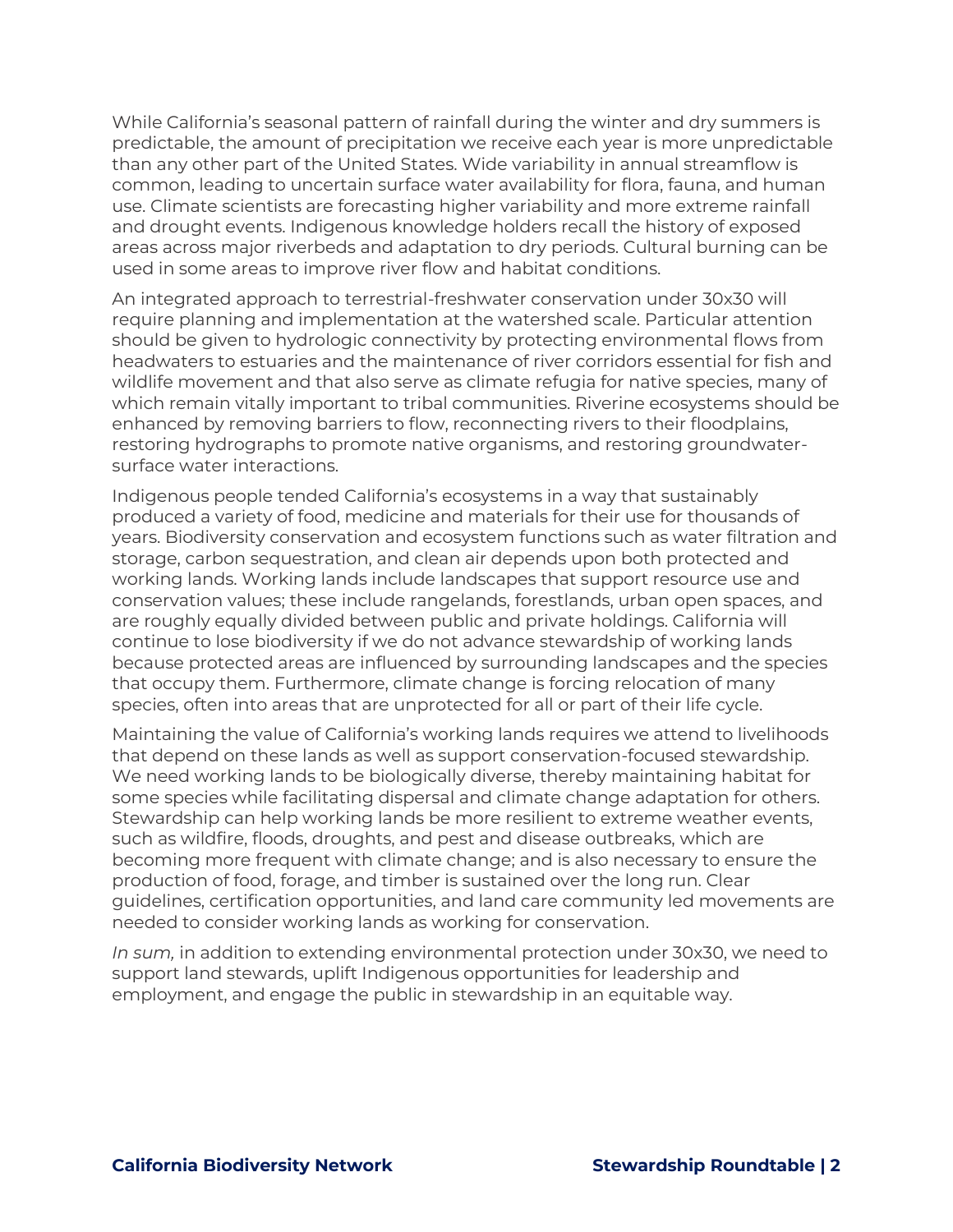# **Priority information and research gaps from expert opinion through a participatory process**

Fundamental to the success of stewardship actions is the need for both western and Indigenous science, along with sustained funding, public participation, and knowledge sharing and comprehensive data collection and monitoring. We observed widespread interest in pulling together existing data sets and making them more accessible. Collecting missing data is equally important and there is strong interest in supporting researchers to work with land and water managers especially from those in the non-profit and local government sectors stewarding lands without researchers on staff. We bring the following stewardship activities into focus because of their importance in stewarding California's ecosystems given future environmental change.

The following information and research priorities were identified from surveys and workshop participation from CBN participants interested in and practicing stewardship in California's lands and waters. 67 participants completed our survey, including information about 84 projects. Additionally, 38 participants were involved in paired interviews, action group discussions, and regional discussions. Participants were located across the state and represented all 9 regions of California (Fig. 1), working with a diversity of landcover types (Fig 2). Participants were from a variety of backgrounds and organizations, and included tribal members, landowners and land managers, as well as individuals from academic, nonprofit, and government agencies. While this is a small sample of the stewards in California, this report emphasizes a wide range of near-term research and information needs as well as training, extension, and policy revisions in support of stewardship. Most of these priorities span more than one ecosystem, and all reflect the participatory process described above. However, the list is not exhaustive and there will need to be a continued effort to engage a diverse group of stewards to drive this work.



Figure 1. Regional representation from the survey data

# **California Biodiversity Network Stewardship Roundtable | 3**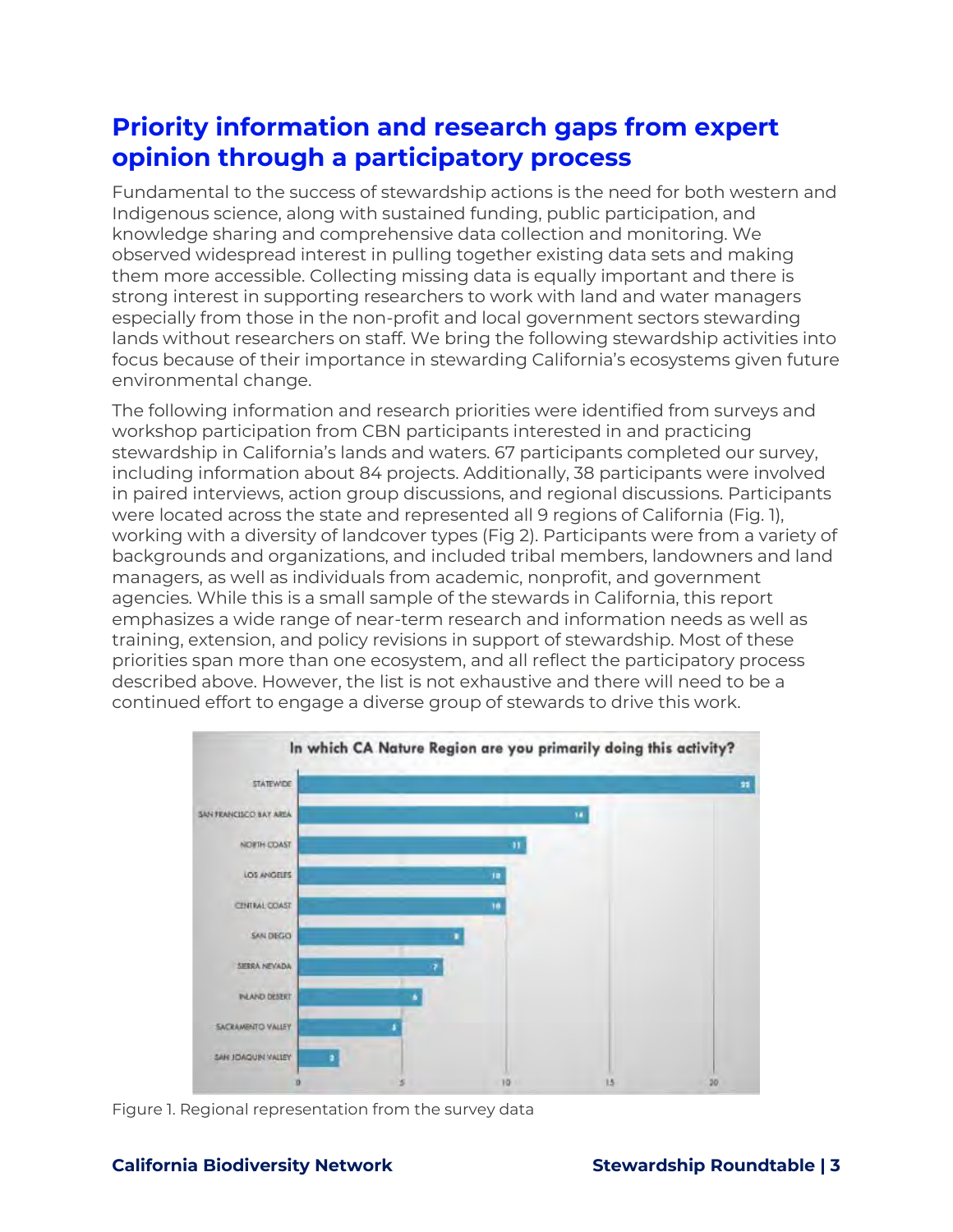

Figure 2. Landcover representation from the survey data

# **A. Education, Workforce Training and Community-Centered Stewardship**

Education, workforce training and public service are essential to building public support and engagement in stewardship activities and climate change solutions. Moreover, workforce development is needed to scale-up the work to meet numerous stewardship objectives, and also create jobs to support rural economies in a sustainable way. The goal is to equip communities and support workforce training programs that can advance community-scale stewardship efforts which will also improve equity and inclusivity across the environmental workplace. Integrating a local workforce will help to sustain stewardship and meet monitoring objectives over the long-term.

#### *Priority information and program implementation*

- Uplift traditional ecological knowledge, deepen Indigenous opportunities for building stronger interconnection and interdependence with nature, connect culture to landscape, and promote local partnerships to improve access for Indigenous-led stewardship.
- Create a grants program and other ways to advance stewardship corps and workforce education programs for Indigenous communities and to serve young adults from underserved communities as a pipeline to stewardship jobs.
- Incentivize teacher training in environmental and climate education.
- Invest in communities of practice among scientists and practitioners (e.g. California Biodiversity Network) so they can support one another, co-design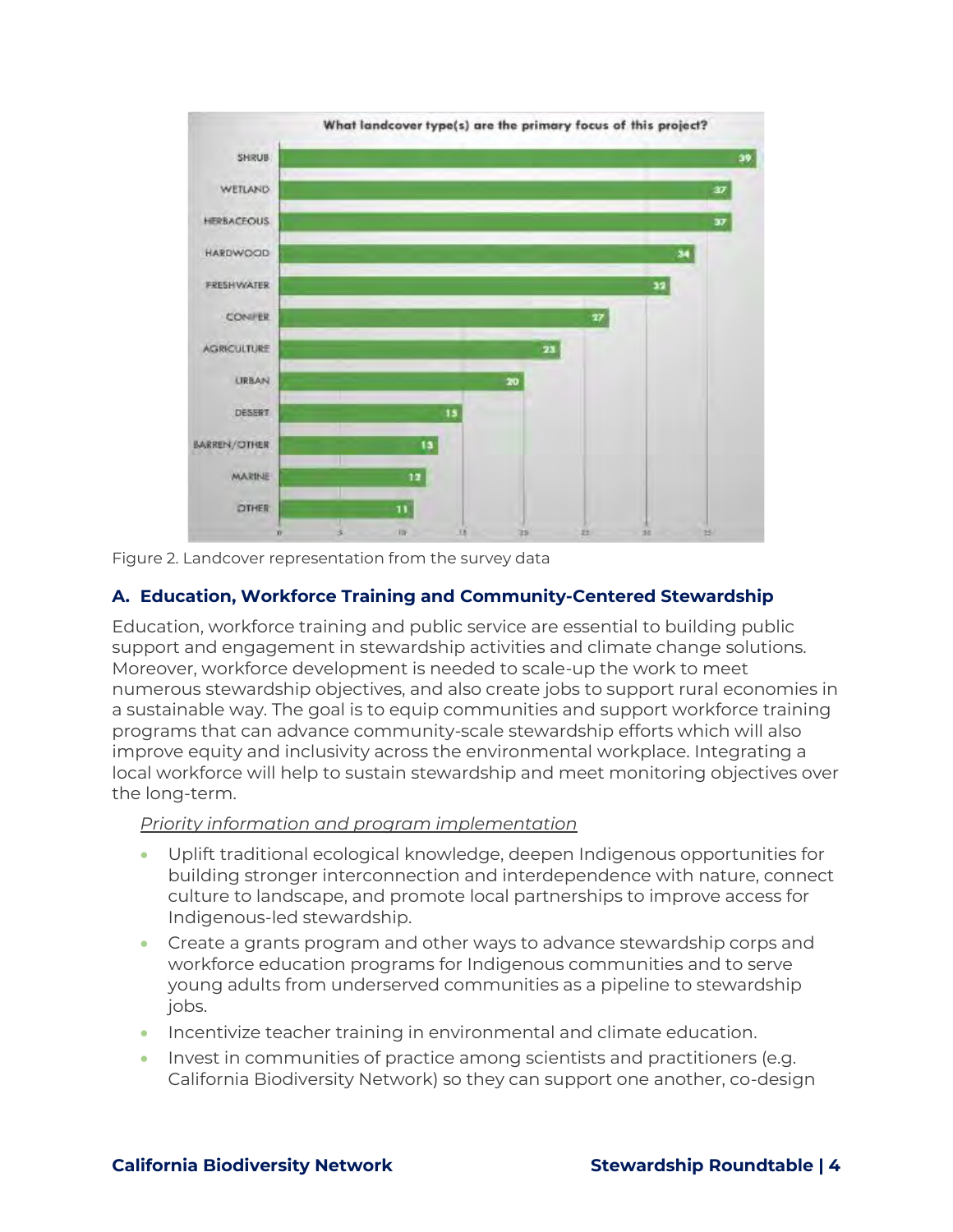research and best practices that can be extended to others and improve stewardship overall.

- Provide incentives for local conservation organizations to engage the public in stewardship, if they are not involved the lands listed as conserved will only be temporarily protected.
- Explore ways for the public to appreciate urban ecology as well as places outside of where they live that provide crucial habitat for California's biodiversity such as deserts, the eastern Sierra and the Klamath mountains.
- Use video, animation and other accessible media to share positive stewardship stories.
- Engage small-parcel landowners in land care and learning about sustainable land management practices, including ways to maintain appropriate grazing levels (including for horses), enhance riparian vegetation and woody debris, control invasive species, manage pests, and minimize movement barriers such as fencing.
- Collect and disseminate stewardship stories spanning different regional protected and working lands networks.

#### *Priority research directions*

- Study outcomes from environmental and climate education and service efforts, including community science, to identify best practices including cultural competency and how to keep volunteers engaged.
- Research local environmental and justice movements, including motivations to participate and what fosters long-term engagement, and assess interventions that strengthen these movements.
- Research on the influence of community science on the participants and research outcomes to improve levels of engagement and data quality.
- Study natural building materials with low embodied carbon and improve permitting to facilitate their use.
- Encourage participatory research through improved usability of existing mobile and online applications for crowdsourced data acquisition and new statistical approaches to weight-contributed data based on estimates of reliability to better use community science data for species distributions and conservation research.

# **B. Open space in an urban context**

The state's protected open space provides important opportunities for people to connect with nature which is vital for human well-being and stewardship. At the same time, finding an appropriate balance between biodiversity conservation and outdoor recreation is complicated, especially since impacts vary among species and recreation activities Access to open space is not afforded to all residents, especially those in the urban core. At the same time urban green spaces provide an opportunity to conserve biodiversity through diversified plantings and natural landscaping across open lots, cemeteries, and playgrounds. Increased access to open space for people living in the urban core and providing Indigenous people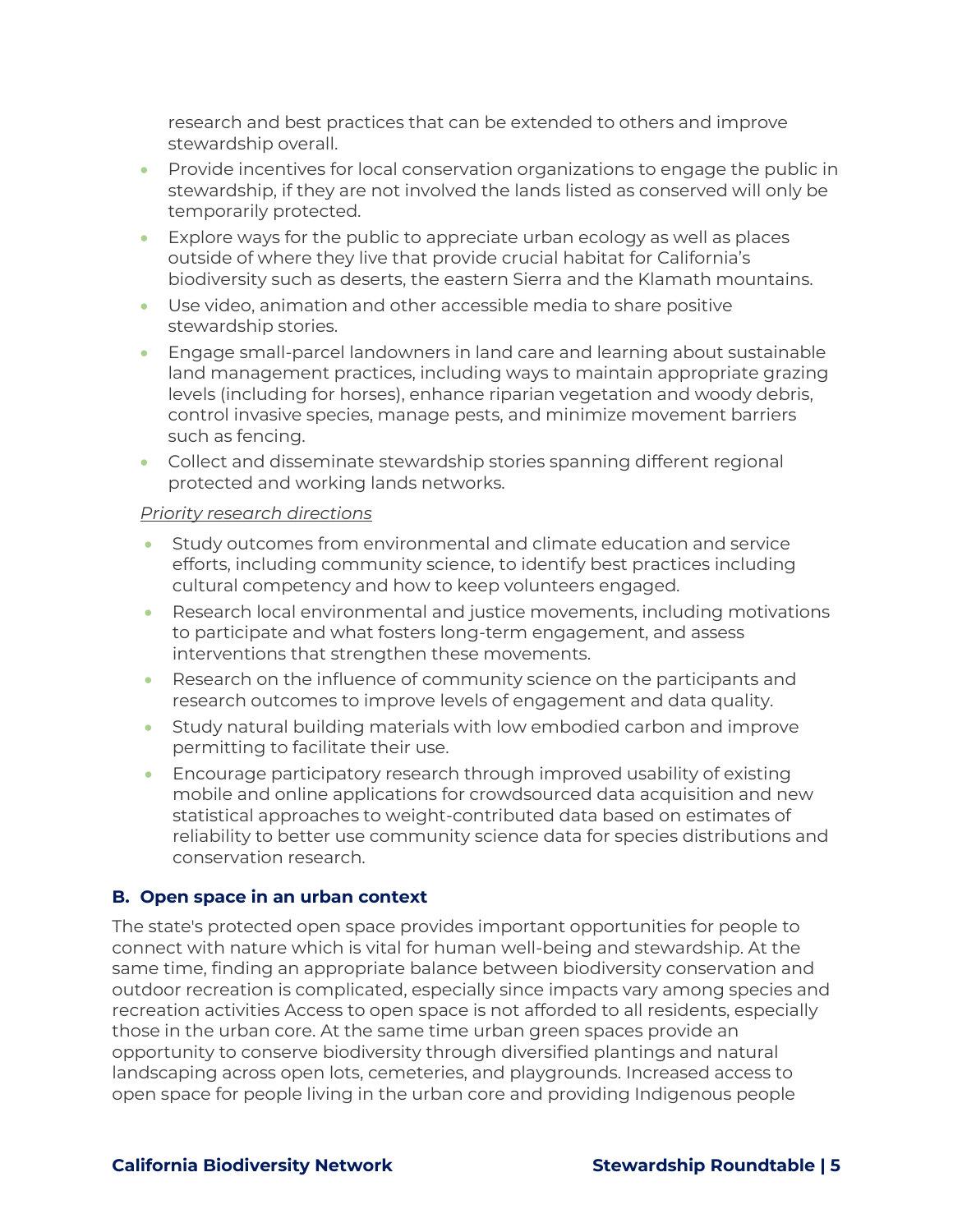access to steward sacred places and ecocultural species is a necessary step toward sovereignty and justice.More science-based information to help solve these dilemmas as well as improve equity around public access to open space and enhance urban green spaces.

### *Priority information and program implementation*

- Maps of cumulative recreation use on and off trails with a focus on HCP, NCCP and other areas essential for endangered species protections that have high visitation rates; with complimentary studies of impacts of recreation on these species.
- Maps of relative use of open spaces and areas where access to open space needs to be augmented to improve equity.
- Expand youth and adult programming focused on local natural areas and their stewardship, including engaging with private landowners.
- Work with local organizations to improve access to open space for BIPOC people and remove barriers and provide capacity for Indigenous people to access and steward ecocultural areas.
- Improve recreation infrastructure including trailheads and limit use of informal trails to improve the visitor experience and offer informal education on ecocultural areas, environmental protection, and climate change.
- Financial incentives/support for farmers, ranchers, and farmworkers to retain their lands and/or conduct necessary stewardship activities in an equitable way that supports BIPOC individuals and communities.
- Advance stewardship that improves environmental health in agricultural settings for workers and the entire community of life.
- Fund partnership with tribes and Native communities to access and steward sacred areas and ecocultural resources.

#### *Priority research and implementation directions*

- Participatory research to help communities and park agencies balance the demand for recreation with stewardship goals.
- Study methods for augmenting urban biodiversity, improving landscape ecology, and reducing urban heat islands.
- Social research on the local networks of practitioners and institutions that implement place-based stewardship.
- What nature-based recreational opportunities are most valued by specific underserved communities and developing a plan to access.

# **C. Restoration, healthy soils and moving toward regenerative ecosystems**

Given increased rates of change and the resulting widespread existence of novel communities, we must adopt and pursue innovative approaches to restoring and advancing ecosystem stewardship. Adapting to climate change and the increased uncertainty it brings, the focus should shift from maintaining historical conditions toward restoring ecosystem processes, managing dynamics and identifying and creating pathways to resilience.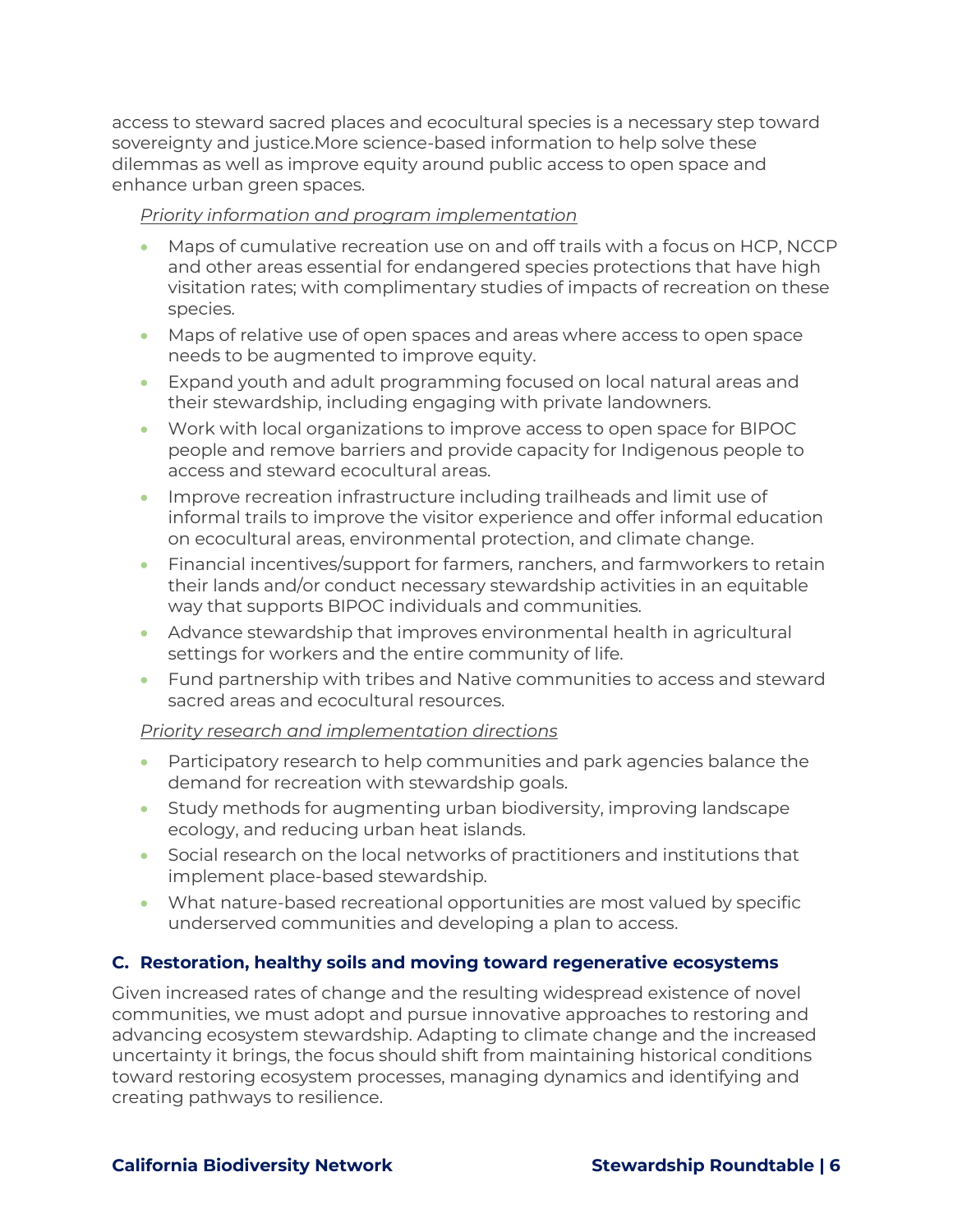#### *Priority information and program implementation*

- Interactive database and explorer mapping tool for restoration projects with performance metrics, information on restoration failures (did not produce desired results); start with publicly funded efforts and partner with NGOs to collate existing data.
- Publicly accessible database that provides information and best management practices for implementing successful restoration techniques, including weed control, by habitat type and specific to each ecoregion.
- Fine scale mapping of areas with a high proportion of native grasses and forbs which requires expert opinion and ground truthing, to guide protection of these habitats and associated seed sources.
- Extension information for how to select and grow local native plant species and if and when to source genetic stock from areas where future climate analogs exist to adapt to climate change.
- Identify areas that should be restored for overall watershed health in addition to high priority areas for protection.
- Measure and map levels of nitrogen deposition on California's ecosystems.
- Measure and add estimates of soil health to soil maps related to below ground diversity (faunal, bacterial and fungal) to guide protection of these soils and restoration of degraded soils.
- Long-term data sets that rest with agency scientists and others need to be more readily accessible to researchers through a digital cataloging effort, ideally combining and leveraging existing data sources and portals (e.g., Dryad). These include but are not limited to water quality, fish and wildlife surveys, and vegetation monitoring.
- Community monitoring of early detection of new arrivals and diseases; changes in flowering timing, seed set, and other life-cycle events in relation to environmental cues; community rephotography of historic photo points; and community supervision of monitoring instruments.
- Develop standardized monitoring protocols for different ecosystem types, soil health, and focal organisms to detect threats and stressors and enable comparison of outcomes of management interventions across sites.

#### *Priority research directions*

- What makes for regenerative grazing regimes including the use of native herbivores?
- How are native grasses and forbs responding to compost application in rangelands designed to improve carbon sequestration and moisture holding capacity?
- Needs assessment to determine the best way to structure incentive programs to motivate private landowners to steward biodiversity and sequester carbon.
- Tools that provide a standard estimate of carbon capture given changes in herbaceous cover and composition.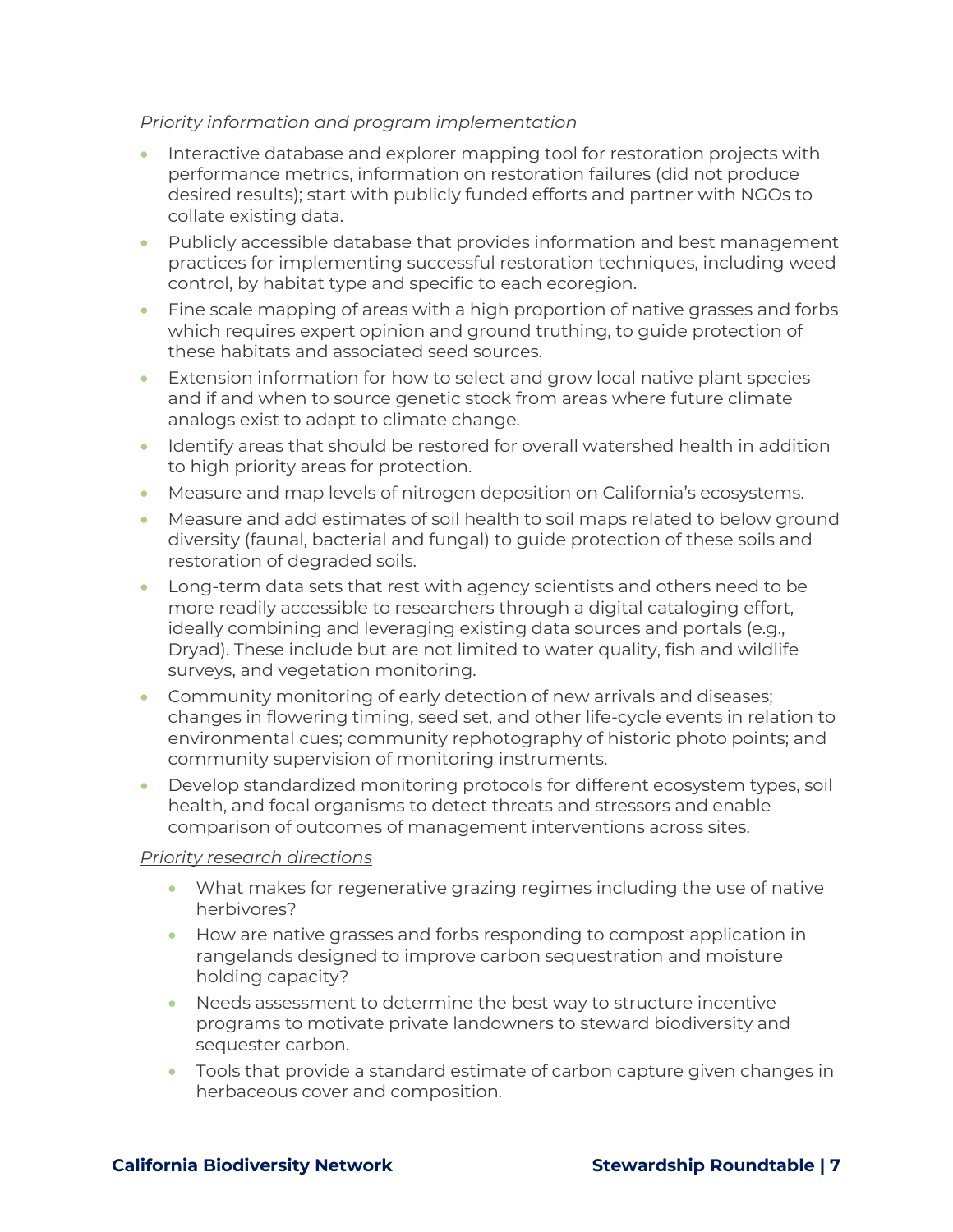- Track and examine impacts of plant species translocations and simplify permitting for translocations and experiments needed to conserve listed species.
- Measure variation in plasticity and other adaptive traits for widespread species at risk from climate change.
- Map areas suitable for livestock grazing into the future and examine alternative approaches to grazing for controlling invasive grasses and rangeland health in areas where livestock will no longer be economically viable.
- Measure carbon sequestration, soil moisture and forage availability at sites converted from predominantly invasive grasses and forbs to a higher percent of native annuals and perennials.
- Examine public attitudes to restoration and provide guidance for building a common community vision for successful project implementation.
- What mixture of management tools including fire, grazing, and herbicides can best control rangeland invasive species such as barbed goatgrass, medusahead?
- Examine the benefits and costs of passive restoration methods compared to expensive and intensive approaches.
- Invest in the geographic expansion of existing species distribution data sets to provide fuller coverage across the state.
- Study disturbance regimes and successional dynamics in nonstationary environments, including identification of leading and trailing edges of existing ecosystems and emergence of novel ecosystems.

# **D. Freshwater conservation**

Freshwater is the lifeblood of Mediterranean-climate ecosystems, and stewardship is essential to maintain and recover natural flow regimes, riparian habitats and wetlands. Increasing hydrologic connectivity to advance recharge and environmental flows often requires the removal of non-functioning dams and other barriers and protection of natural sinks and floodplains. In uplands, sustaining vegetation mosaics and cover is key to protecting both temperature and discharge in drought-stressed rivers. Cultural burning practices across forest, shrub and wetland ecosystems can also support improved stream flow conditions.

# *Priority information and program implementation*

- Interactive explorer mapping tool with spatially explicit water budget information including stream flow across dry, average, and wet years, storage capacity for existing reservoirs, managed releases; as well as opportunity to estimate water withdrawal and storage on downstream flow. Start with coastal rivers with highly distributed water management and this will help improve flow regimes for salmonid recovery.
- Interactive tool to explore three-dimensional transient ground-water flow models and tools to help optimize recharge and plan groundwater use –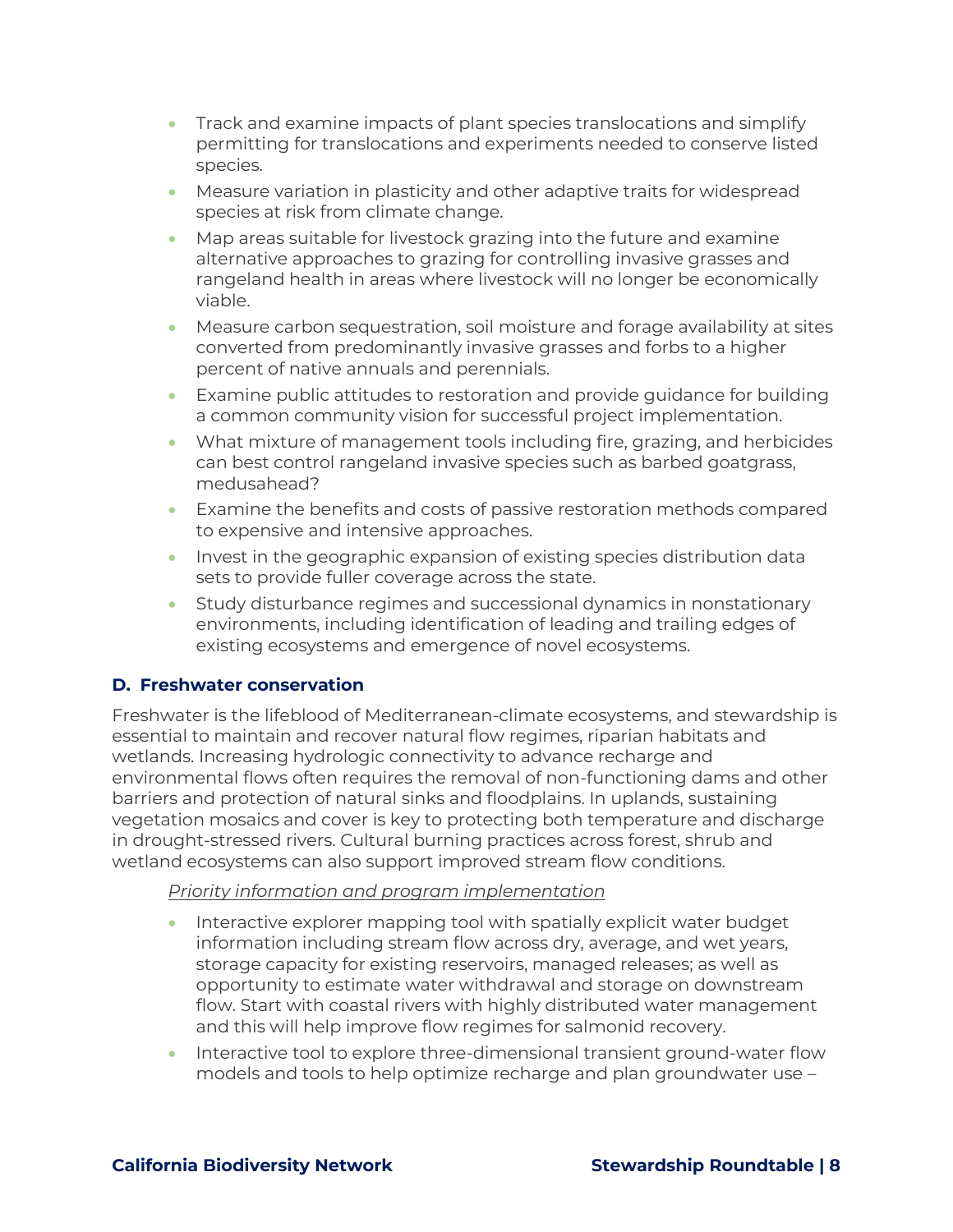this would help determine how plans emerging from SGMA (Sustainable Groundwater Management Act) will influence wetlands.

- Interactive mapping tool with information on aquatic invasive species, pollutants and their concentrations, including nutrients, pesticides, pharmaceuticals, and other chemical contaminants.
- Examine stewardship needs for wetlands to retain below ground carbon storage and reduce methane emissions.
- Access to real-time surface water flows.

#### *Priority research directions*

- How does lithology, vegetation, and land use affect groundwater recharge, surface flows, and erosion -- especially excessive loading of finer sediments into channels?
- Study of the chronology of rock pool animal communities and their association with detailed hydroperiod and water temperature data on undersurveyed private lands.
- Recover and monitor historic water sources in the desert.
- How does forest thinning change groundwater distribution and vadose zone (between groundwater and land surface) moisture regimes?
- How does land use in the headwaters affect that natural storage and transport of water especially belowground?
- What are the flow requirements to prevent cyanobacterial overgrowths for impacted rivers?
- Investigate the importance of retaining live and large wood in stream for habitat enhancement and extend this information to land stewards.
- Improve understanding of current and likely future fog patterns and how coastal microclimates and fog reliant communities respond to changes in fog timing and extent.
- Aquatic species conservation prioritization in relations to cultural subsistence, and to address equity and justice relative to SGMA implementation.

# **E. Fire, fuels & forest management**

Fire is a natural process and is a primary tool that Indigenous Californians use to the advantage of many ecosystems and their own livelihoods. Traditional burning produces a variety of species and plant age classes that provide food, medicine, and materials. For more than 100 years, US legal systems have prevented Indigenous use of fire and regulated it almost out of existence. It is crucial that Indigenous people who have traditional knowledge be able to revitalize the use of fire today and share these approaches to enhance biodiversity. Further, the disruption of Indigenous burning practices has created vulnerabilities to many ecosystems where frequent and seasonally timed fires can be used to create stability and enhanced habitat conditions as well as a lower risk of loss of homes and livelihoods in our communities.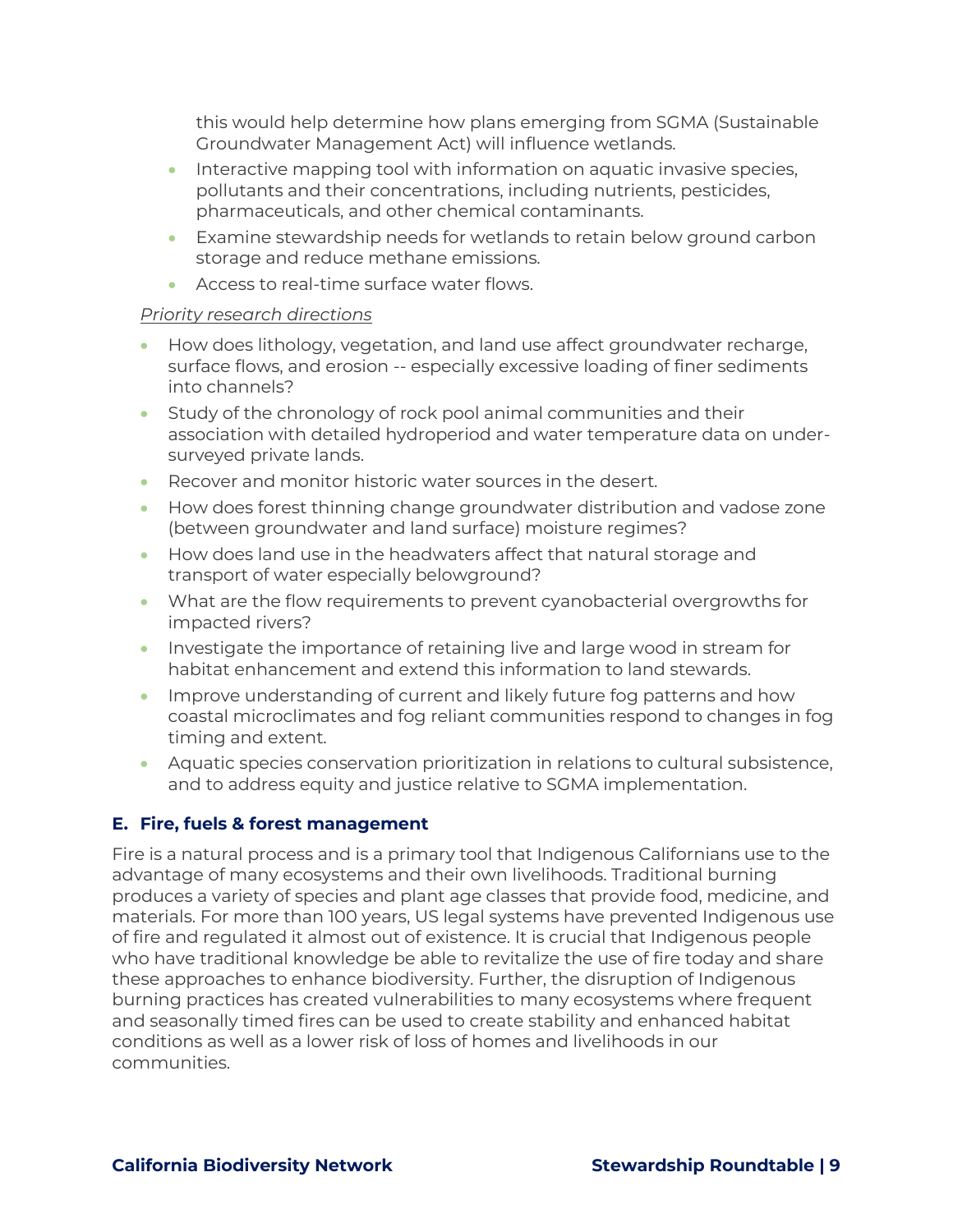#### *Priority information and program implementation*

- Advance prescribed fire planning and support through collaborative design, education, and advocacy.
- Foster prescribed fire practices based on Indigenous leadership and provide insurance options to reduce liability.
- Monitoring invasive species response post-fire focused on informing weed control implementation.
- Monitoring threatened, endangered and sensitive animal and plant species response post-fire.
- Interactive explorer mapping tool with fire history information.
- Interactive explorer tools to choose climate-smart species, healthy tree density, and genetics for restoration.
- Identify communities with knowledge, partnerships, and capacity to steward with fire to support, conduct participatory research, and extend the practice to others.
- Learning more about Indigenous management of southern California ecosystems using fire and including Indigenous people in the management of these ecosystems.
- Assess which communities are disproportionately impacted by smoke and other air quality impacts.

#### *Priority research directions*

- Include atmospheric interactions into fire modeling to better predict fire behavior and its ecological effects.
- Investigate differential responses of fuel treatments to mild vs severe fire weather conditions.
- Influence of the timing of controlled burns on biodiversity including species reproduction, movement, and the food web.
- How does forest thinning influence microclimate, soil moisture, and future fire patterns?
- Study use of fire and grazing for post-fire management to prevent invasive species and community homogenization.
- Quantify and refine carbon sequestration and emissions associated with ecosystems where prescribed burning is a tool for stewardship.
- What are the criteria for reforestation after high severity fire and to what extent should reforestation be implemented?
- How are vulnerable species responding to controlled fire and catastrophic fire?

# **F. Invasive species**

Invasive species have transformed California's ecosystems, impacted agriculture productivity, and in many cases these recent arrivals have become a permanent part of California's diversity and ecological dynamics. The Mediterranean climate,

# **California Biodiversity Network Stewardship Roundtable | 10**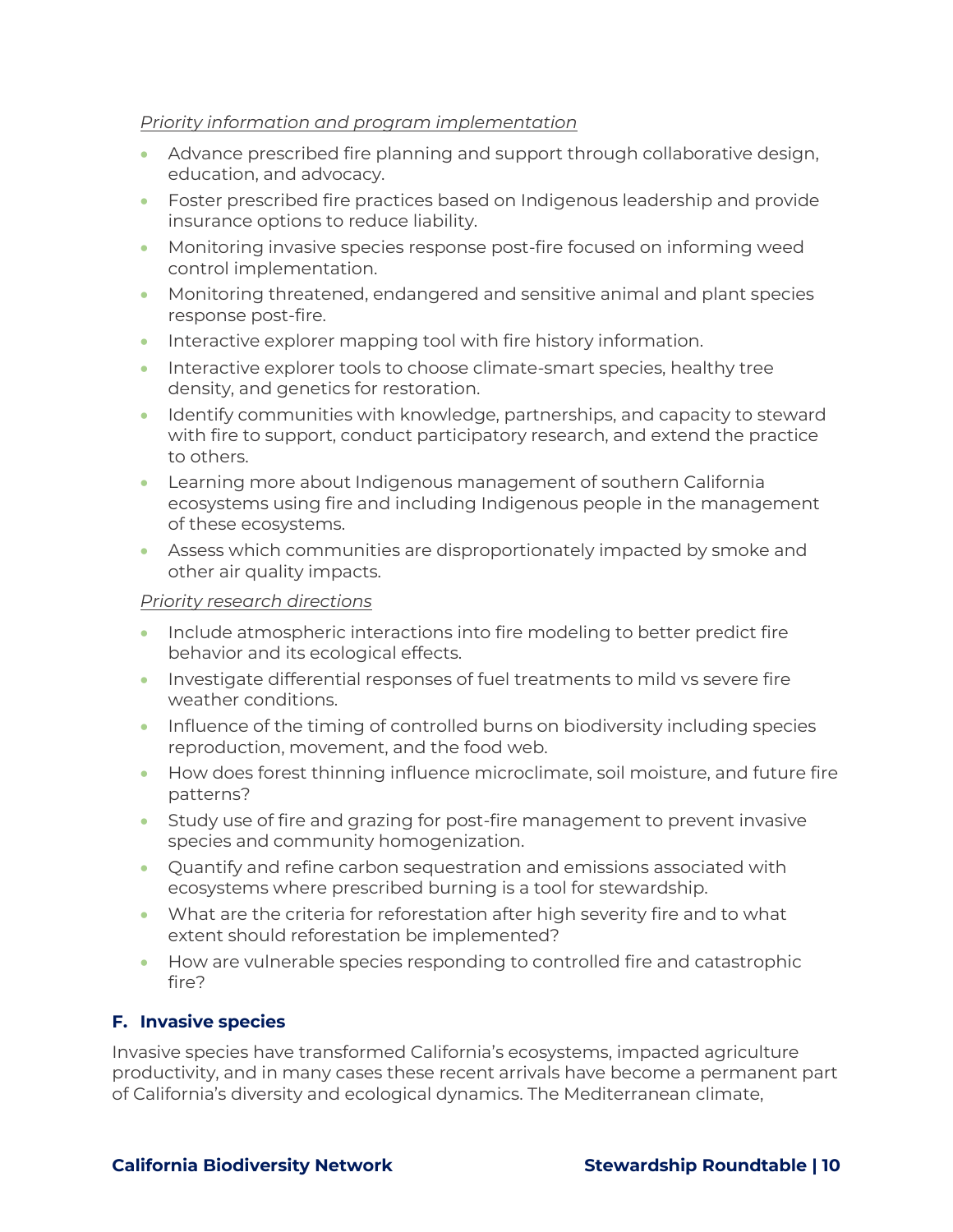widespread disturbances including waves of colonization, changing fire dynamics have fueled these invasions. While many invasive species are widespread, there have been some important successful eradication and control efforts leading to ecosystem restoration and native species recovery. Invasive species management involves prevention, early detection, eradication, and control. Only through monitoring biodiversity is early detection of invasive species possible and equally important is impact monitoring to assess the effectiveness of eradication efforts, which often require ongoing stewardship to achieve long-term control.

### *Priority information and program implementation*

- Mapping and modeling locations of invasive species, including expert knowledge and community science efforts, with a focus on early detection of leading edges of invasion.
- Support extension of weed control information and reduce reliance on chemical control while maintaining herbicide applications when warranted.
- Interactive explorer mapping tool with spatially explicit information on transportation corridors, underpasses, culverts and bridges.

### *Priority research directions*

- Invasive species biology including seed viability and response to control measures.
- Disease interactions between non-native and native bees.

# **G. Species and ecocultural conservation**

Information gaps on species and ecocultural taxa and their habitat needs limit our ability to conserve biodiversity across California. In addition to extending protection of woodlands, shrublands, and grasslands from habitat conversion, we need to pay particular attention to the protection of desert ecosystems as they face pressures from industrial scale solar, recreation, and extraction.

#### *Priority information and program implementation*

- Fine scale and updated vegetation maps for all Counties.
- Maps of landforms to readily identify watershed features including urban areas and deserts.
- Management plans for rare species including best management practices, climate change impacts, implementation costs and qualifications, that could be readily folded into regional planning efforts. This will require rare species data, and streamlining accessibility of existing data (e.g., CNDDB) is needed.
- Map of mitigation lands and more ways to do advanced mitigation and contribute to protected lands networks and connectivity.
- Survey of biodiversity, carbon sequestration, and water regulation on working lands.

#### *Priority research directions*

• Working with Indigenous knowledge-bearers, while honoring data sovereignty, to identify culturally important species and assess extent to

#### **California Biodiversity Network Stewardship Roundtable | 11**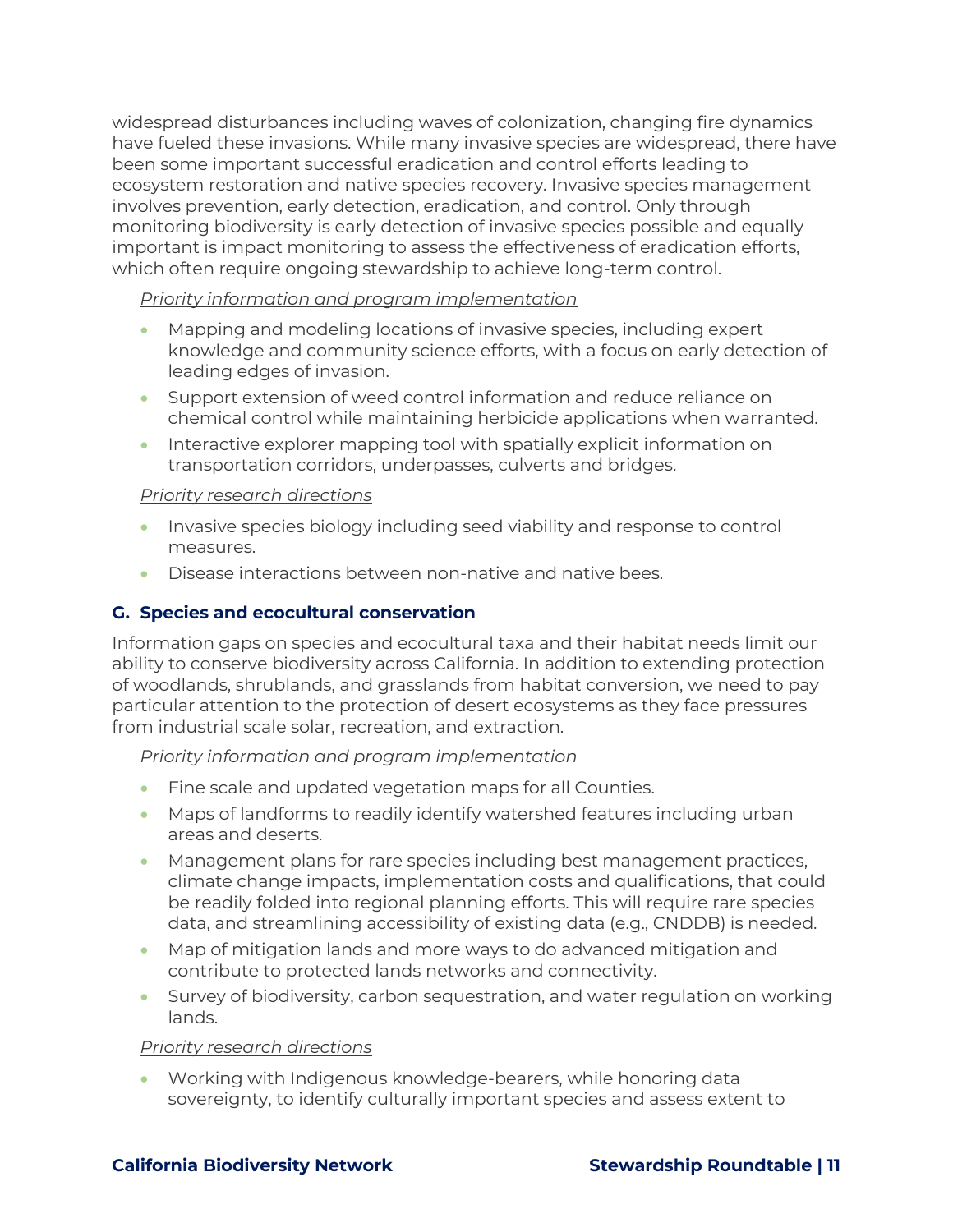which these are disconnected from access and stewardship by Indigenous people and threatened by global change.

- Retrospective studies and monitoring of stewardship activities across conservation areas and their influence on community composition, carbon sequestration, hydrology/soil moisture, and food webs.
- Species occurrence/abundance data with a focus on lesser surveyed areas of the State, including what is on private lands. Moving beyond only threatened and endangered species to include lesser-known cryptic species, migratory species, and taxa of ecocultural importance.
- Streamline use of monitoring technologies such as ground based sensors and e-DNA, as well as community science efforts.
- Data on wildlife corridor efficacy and function.
- Modeling and mapping climate refugia including soil moisture modeling to address future increases in climate-water deficit that will drive changes in plant communities.
- Habitat suitability modeling under different climate scenarios at finer spatial scales that can be used to consider assisted migration and other stewardship options.
- Phenology monitoring with a focus on ecocultural species and those that depend on species associations.
- Historical ecology, including species accounts, focused on former wetlands to provide guidance for restoration.
- Belowground processes, including the influence of water deficit on microbial processes; and root function and climate sensitivity.
- Experimental research to measure climate change effects on soil seed banks, germination, phenology, and seed set to help inform species and habitat movement and management.
- Measure variation in plasticity and other adaptive traits for widespread species at risk from climate change.
- Investigate trends of species/populations and/or occurrence across gradients of protected areas (GAP status 1 - 4) including working lands to inform what stewardship activities can best support conservation goals.
- Bioenergetics modeling to understand habitat needs for desired populations.

# **H. Planning and policy**

We need to better couple land conservation efforts for biodiversity protection with land-use planning and expand statewide policies to limit habitat conversion. The historical, institutional, and political climate under which environmental policies (including the Forest Practice Act, California Environmental Quality Act, Endangered Species Act, and the Clean Water Act) were developed has left California's grasslands, shrublands, desert vegetation and woodlands at risk of continued largescale habitat conversion. First and foremost, we need to stave off the continued large-scale conversion of these habitats into monoculture production, subdivision, or other development. This means expanding our efforts to stop habitat conversion